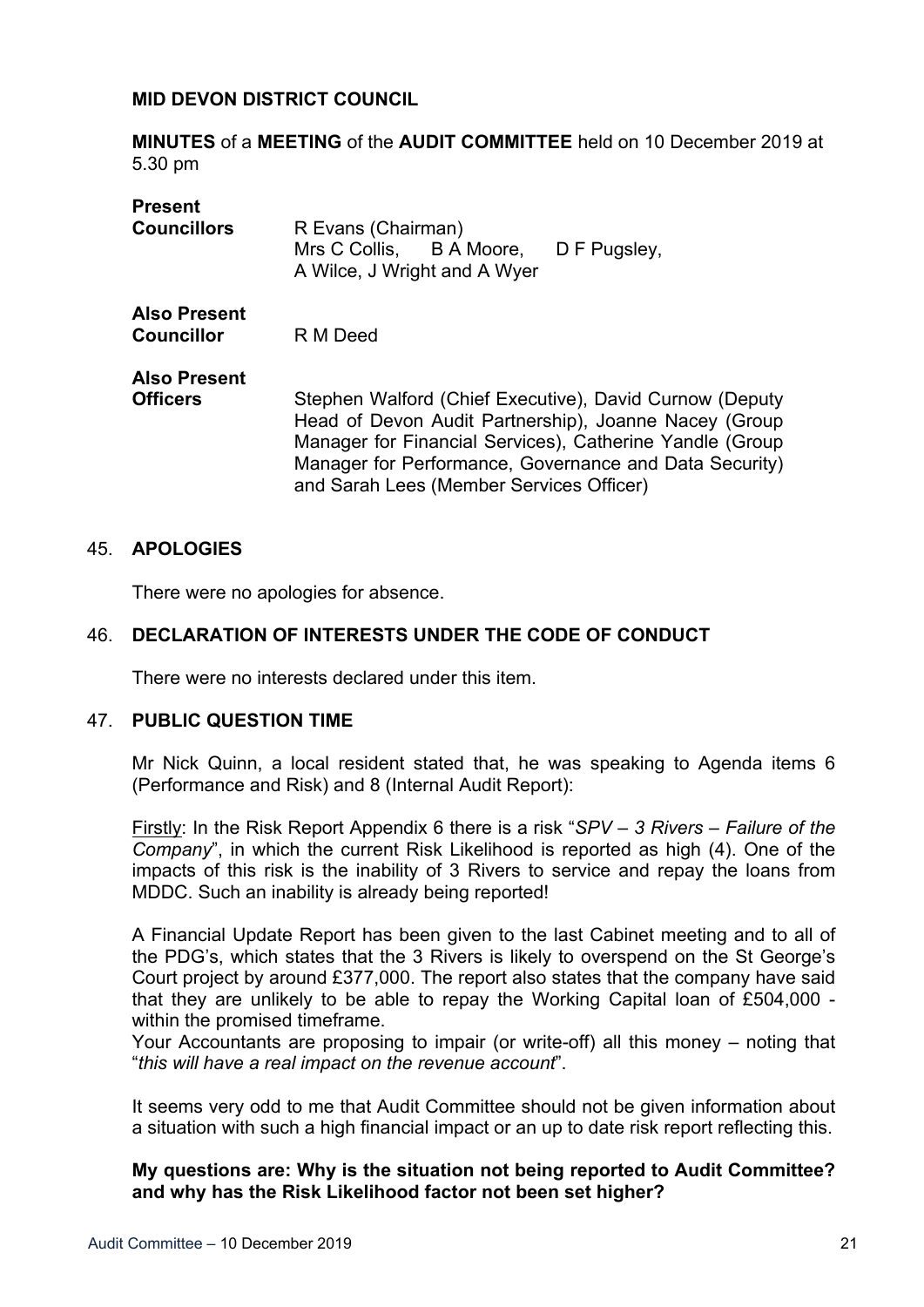Secondly: At this Committee, last year, I asked about the loan of £750,000 that was made to 3 Rivers in March 2018. I was told that the loan was open-ended but would be repaid after the sale of the properties in the St George's Court development.

#### **My question is: In the light of the reported 3 Rivers situation, is this loan still secure or also in danger of not being repaid?**

Thirdly: In the Internal Audit Report covering the Property Development Company, Governance Review - showing improvements are still required. The text identifies two areas of risk to the primary objective of the company – which is to provide additional income for the Council.

Audit did not identify the selection of projects as a risk area, but I wonder whether they should have? At the last Cabinet meeting, when responding to questions about the proposed financial impairments, the Deputy Chief Executive said "*in the first year we have taken on the St George's Court scheme, there was obviously no profit on it. To be honest, if 3 Rivers had been offered it on a commercial basis, it would not have taken it. So we are delivering a project that the Council wanted to see done, that was likely to only break-even*".

#### **My question is: If there was never any profit in the St Georges Court development and 3 Rivers would have refused it, if they could. Why was the company's prime objective put at risk by giving it this profitless project to complete?**

The Chairman informed Mr Quinn that he would receive a written response to his questions in due course (attached to the minutes).

### 48. **CHAIRMAN'S ANNOUNCEMENTS (00:05:05)**

The Chairman had no announcements to make.

### 49. **MINUTES OF THE PREVIOUS MEETING (00:05:10)**

The minutes of the meeting held on 8 October 2019 were confirmed as a true and accurate record and **SIGNED** by the Chairman.

## 50. **MEETING MANAGEMENT**

The Chairman stated that he would be taking item 8 'Internal Audit Progress Report' as the next item of business.

### 51. **INTERNAL AUDIT PROGRESS REPORT (00:05:15)**

The Committee had before it, and **NOTED**, a report \* from the Head of the Audit Partnership reviewing the progress and performance of Internal Audit.

It was the overall opinion of the internal auditor that, based on work performed during 2019/20 and their experience form the current year progress and previous years' audit, their opinion was one of 'Substantial Assurance' on the adequacy and effectiveness of the authority's internal framework.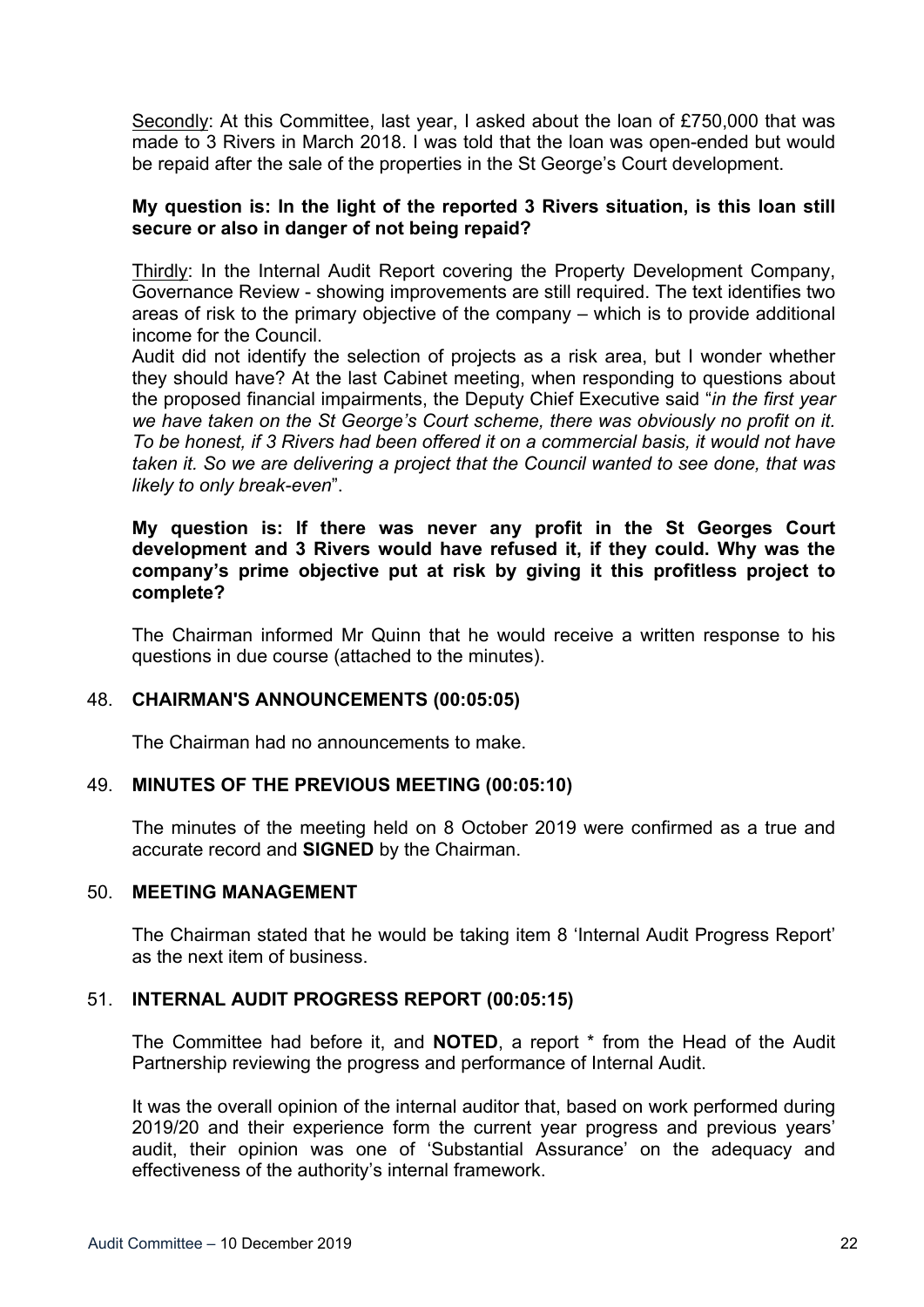The contents of the report were outlined with discussions taking place regarding the following:

- There were no material concerns within the core audits and no issues of fraud.
- The audit of Housing Benefits had identified that there were good controls in place. Internal auditors had assisted the external auditors with the subsidy claim for the first time this year. The final outcome report was awaited.
- The audit of the debtors area had identified it as of a 'Good Standard'. There had been some minor VAT issues but staff were working on that. The review of the debtors master file had identified areas of improvement.
- The audit of the 'Main Accounting' system had identified it as being of a 'High Standard'.
- Within the audit of the 'Property Development Company Governance Review Follow Up' they were pleased to recognise the significant steps that had been taken to improve the control framework around the highest risk areas previously identified. However, improvements were still needed around the reporting and monitoring mechanisms, particularly with regard to how these were reported to the Cabinet and ultimately Council. Key performance indicators were not sufficiently clear at the present time to recognise the returns that projects might provide. The now quarterly shareholder meeting was recognised as a positive step forward for monitoring purposes.
- The meaning of 'impairment' was explained by the Group Manager for Financial Services and the external auditor as essentially being a mechanism to recognise a provision to cover the council should the loan not be repaid in full. This did not mean that the loan was being written off. The need for the impairment would be reviewed over the life of the project. The 3 Rivers accounts would show the loan at the full repayable amount whereas the outstanding loan on the council's balance sheet would reflect the possibility that a proportion would not be repaid. The requirement to consider an impairment over the life of loans had been brought in as a result on international accounting standards, IFRS 9, which has been updated in 2019/20. This could be reversed within the accounts when repaid.
- It was confirmed that formal reporting from 3 Rivers occurred every 6 months and the shareholders meeting occurred every quarter whilst the company itself performed their own monitoring on a monthly basis. This was now in place as a result of a previous audit. It was confirmed that there was continued effort to control risk and improve the management information leading up to any decision points where risk to the council could potentially be impacted or mitigated.
- The Chairman reminded everybody present that they were welcome at any time to knock on the door of the Development Company office to ask questions (whilst understanding the commercial sensitivities involved) and also to speak to the Cabinet Member for Housing.
- The shareholders would be meeting next week to discuss the details of the internal audit report.
- Audit work had been completed on the new on-line job evaluation system. Initial findings were that the system controls and evaluation methodology were sound and should ensure consistency through what is a nationally accepted standard of assessment.
- It was noted there was still an outstanding audit recommendation in relation to the Procurement area from 2018, this was in relation to the need for a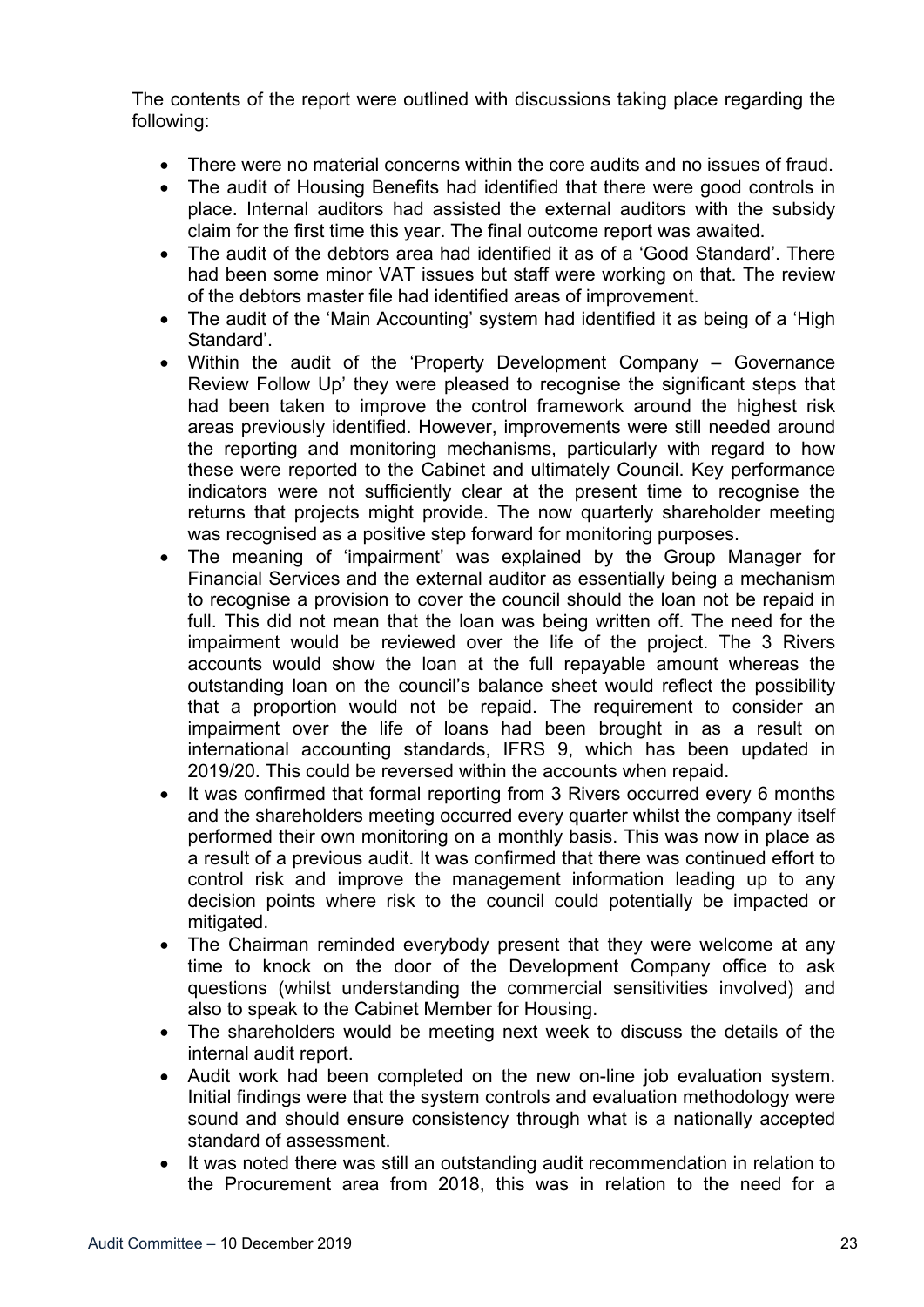Corporate Procurement Strategy. Discussions were ongoing with regard to the usefulness of such a strategy.

Note: \* Report previously circulated: copy attached to the signed minutes.

# 52. **PERFORMANCE AND RISK REPORT (00:41:15)**

The Committee had before it, and **NOTED**, a report \* from the Director of Corporate Affairs and Business Transformation providing Members with an update on performance against the Corporate Plan and local service targets for 2019-20 as well as providing an update on the key business risks.

The contents of the report were outlined with consideration being given to the following:

- All performance indicators would need to be reviewed in light of the new Corporate Plan when it is approved by Council.
- The only request made by PDG's since the last Audit Committee had been from the Economy PDG to see an indicator which showed any changes in the trends on empty shops year on year.
- The need for health and safety risk assessments in relation to all service areas had been brought to the attention of all Group Managers.
- The need for the Council to demonstrate that it was compliant with all GDPR requirements would need to be factored for in all business plans for the following year.
- Risks in relation to the 'SPV  $-$  3 Rivers'  $-$  it was confirmed that the Cabinet undertook the initial decisions in relation to the first project. It was also highlighted that the architect used for this had recently won a national architectural award. The audit committee's responsibility lay with it needing to be comfortable with the level of risk.
- Review notes and where associated information needed to be shown.

Note: \* Report previously circulated; copy attached to the signed minutes.

## 53. **PROGRESS UPDATE ON THE ANNUAL GOVERNANCE STATEMENT ACTION PLAN (00:58:26)**

The Committee had before it, and **NOTED**, a report \* from the Group Manager for Performance, Governance and Data Security providing the Committee with an update on progress made against the Annual Governance Statement 2018/19 Action Plan.

The contents of the report were briefly outlined and it was explained that action point numbers two and three had had the completion dates amended. Since the Audit Committee had approved the original dates back in July, it was requested that it approve this revision. This was **AGREED**.

Note: \* Report previously circulated; copy attached to the signed minutes.

# 54. **EXTERNAL AUDIT PROGRESS REPORT (01:00:45)**